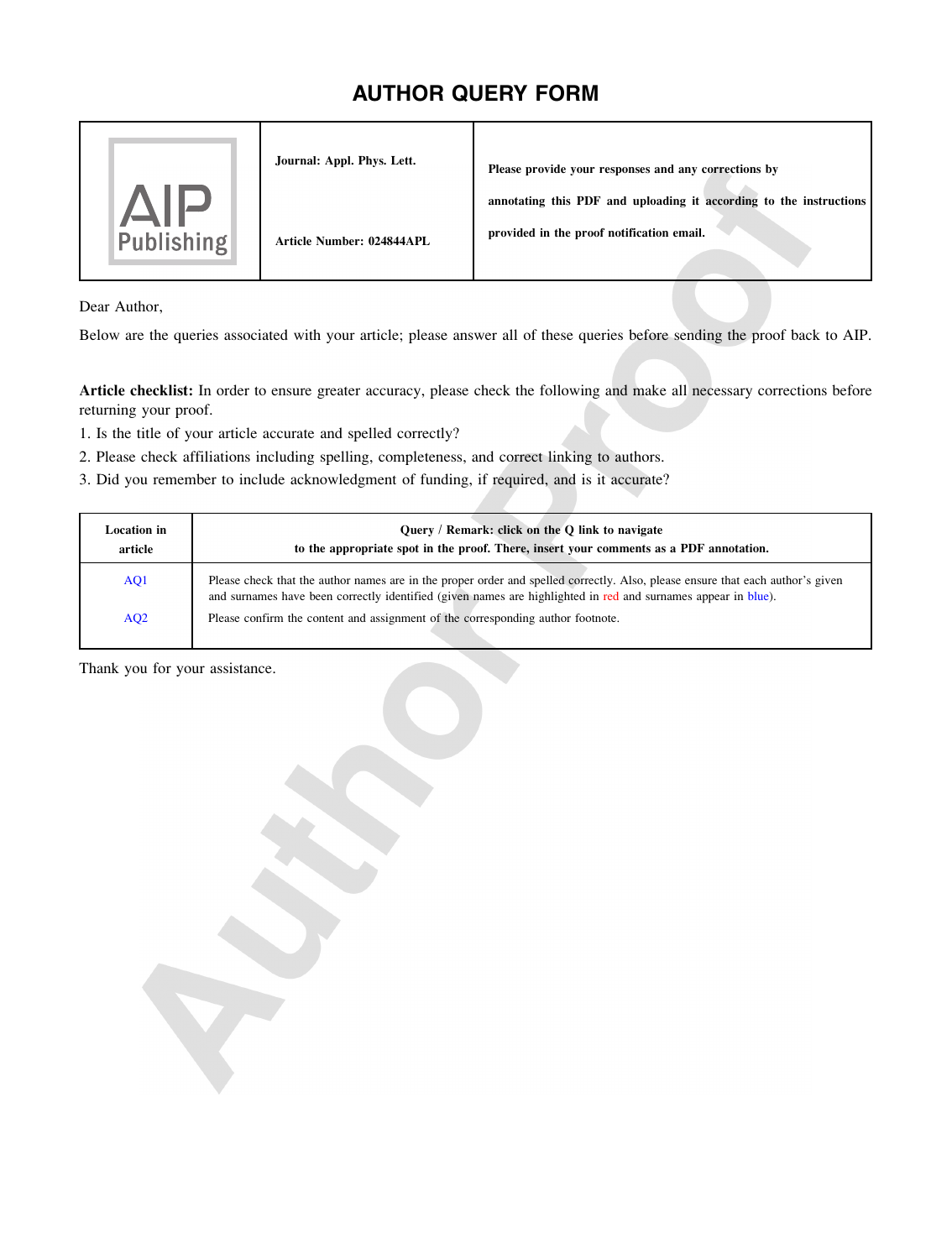APPLIED PHYSICS LETTERS 113, 000000 (2018)

## <span id="page-1-0"></span>[Selective electric field assisted dissolution as a technique for micro](https://doi.org/10.1063/1.5042037) [and nano structuring of metal thin films](https://doi.org/10.1063/1.5042037)

[AQ1](#page-0-0) 3 V. Janicki,<sup>a)</sup> I. Fabijanić, B. Okorn, P. Dubček, and J. Sancho-Parramon 4 Ruđer Bošković Institute, Bijenička c. 54, 10000 Zagreb, Croatia

<sup>5</sup> (Received 29 May 2018; accepted 14 October 2018; published online xx xx xxxx)

 A technique for patterning compact thin metal layers is presented. The technique is based on a successive application of well known, cost-effective, and simple methods of glass poling and elec- tric field assisted dissolution. A microstructure from the patterned anode was copied onto a thin sil- ver layer on a glass substrate. It is demonstrated that electric field assisted dissolution can be used for selective dissolution of compact metal layers. Nanostructuring of compact metal layers is inter- esting as it can be used in the production of metamaterials, metasurfaces, and optical circuits. The proposed two-step technique does not involve expensive equipment, and the duration of the struc-13 turing process is independent of the size of the required structured surface. Published by AIP Publishing. <https://doi.org/10.1063/1.5042037>

 Micro- and nano-structured conductive layers are fabri- cated using engraving techniques, photolithography, X-ray lithography, or electron beam lithography, depending on the 17 required scale of the structure.<sup>[1–4](#page-3-0)</sup> Some of these techniques involve expensive equipment. Moreover, the structuring pro- cess may be time-consuming, especially in the case when a large area with a high resolution structure is demanded. In this paper, we demonstrate an alternative technique for con- ductive layer patterning, based on the processes of thermal glass poling<sup>3</sup> and electric field assisted dissolution (EFAD) 24 of metal. $6$ -

 In the process of glass poling, an internal electric field forms in the glass upon application of an external electric field and increased temperature.<sup>[9](#page-4-0)</sup> Alkali ions contained in the glass are driven by an external electric field and drift towards 29 the cathode. Na<sup>+</sup> ions, having the highest mobility, domi- nantly contribute to the ionic current. The mobility of ions increases with the rise in temperature. As a result, the region below the cathode is depleted by ions and the internal elec- tric field is formed due to the ion redistribution. The region remains depleted even after turning off the external electric field and cooling. It is possible to obtain a selective depletion in the glass structure by applying a patterned anode: the depletion occurs only in the regions beneath the contacts with the electrode. Since the depleted regions have a lower molar volume, poling with the patterned anode also results in 40 the relief structuring of the glass surface itself.<sup>[5](#page-3-0)[,10](#page-4-0)</sup>

 Similar to glass poling, the EFAD process involves the application of an external electric field and increased temper- ature. Upon application of the external electric field to a glass containing metal nanoparticles, the electrons from metal atoms embedded in the glass matrix are stripped away 46 and metal ions start drifting, similar to alkali ions.<sup>[7](#page-3-0)</sup> The application of a patterned anode to a metal island film (MIF)<sup>[11](#page-4-0)</sup> results in the patterning of the film: metal nanopar- ticles beneath the anode contacts are dissolved, but else- where they remain on the glass surface. In fact, EFAD and glass poling in this case take place simultaneously. Besides the process of metal nanoparticle dissolving, the glass sur- <sup>52</sup> face region beneath the anode depletes with  $Na<sup>+</sup>$  ions, result-  $53$ ing in a patterned surface if a structured anode is applied.  $12 \times 54$  $12 \times 54$ 

EFAD enables the dissolution of metal nanoparticles <sup>55</sup> embedded in a glass matrix, located on a glass surface as a 56 MIF, embedded in a thin dielectric film,  $^{13}$  $^{13}$  $^{13}$  or from a compact  $\frac{57}{2}$ metal thin film. $^{14}$  $^{14}$  $^{14}$  However, all the attempts to make a selec-  $\frac{58}{2}$ tive EFAD of a compact metal thin film thus far were unsuc- <sup>59</sup> cessful. The problem is that even if the contact with the <sup>60</sup> anode is realized in only one point, the whole metal layer <sup>61</sup> sets at the same potential and the dissolution unselectively 62 starts throughout the whole layer. At this point, it is impor- <sup>63</sup> tant to highlight that compact metal layers are of special <sup>64</sup> interest for nano- and micro-structuring, as they could be 65 used for metamaterials, metasurfaces, and optical circuits. 66

We propose an alternative approach for obtaining struc- 67 tured metal layers involving glass poling and EFAD. The <sup>68</sup> scheme of the proposed process is presented in Fig. [1](#page-2-0). The 69 first step is glass poling with a patterned anode [Fig.  $1(a)$ ]. In 70 the second step, the glass surface that was facing the anode <sup>71</sup> in the first step is coated with a metal layer [Fig.  $1(b)$ ]. The 72 final step is EFAD of the metal layer, applying non-patterned 73 electrodes [Fig.  $1(c)$ ]. A structured metal thin film is  $74$ obtained as a result of the completed process  $[Fig. 1(d)]$  $[Fig. 1(d)]$ . 75

The depleted glass regions obtained by poling with a <sup>76</sup> patterned electrode (first step) behave as insulation regions, 77 and therefore, they prevent charge transfer. Although these 78 regions can be partially refilled by hydrogenated species, $\frac{3}{2}$  79 the mobility of these species is several orders of magnitudes 80 lower than that of alkali cations and the depleted regions do 81 not recover conductivity. As a consequence, metal ions from 82 the metal layer right above the depleted region cannot pass 83 into the glass matrix when potential is applied (third step). <sup>84</sup> As a result, these parts of the layer remain complete, i.e., <sup>85</sup> conductive, while the layer parts right above the non- <sup>86</sup> depleted regions (i.e., the regions that were not in contact <sup>87</sup> with the patterned electrode during poling) dissolve. 88

A standard 1 mm thick microscope slide glass is used in <sup>89</sup> the experiment as the sample. The patterned anodic electrode 90 [AQ2](#page-0-0) <sup>a)</sup>Author to whom correspondance should be addressed: [janicki@irb.hr](mailto:janicki@irb.hr) surface had different parts: (i) a 500 nm thick chromium 91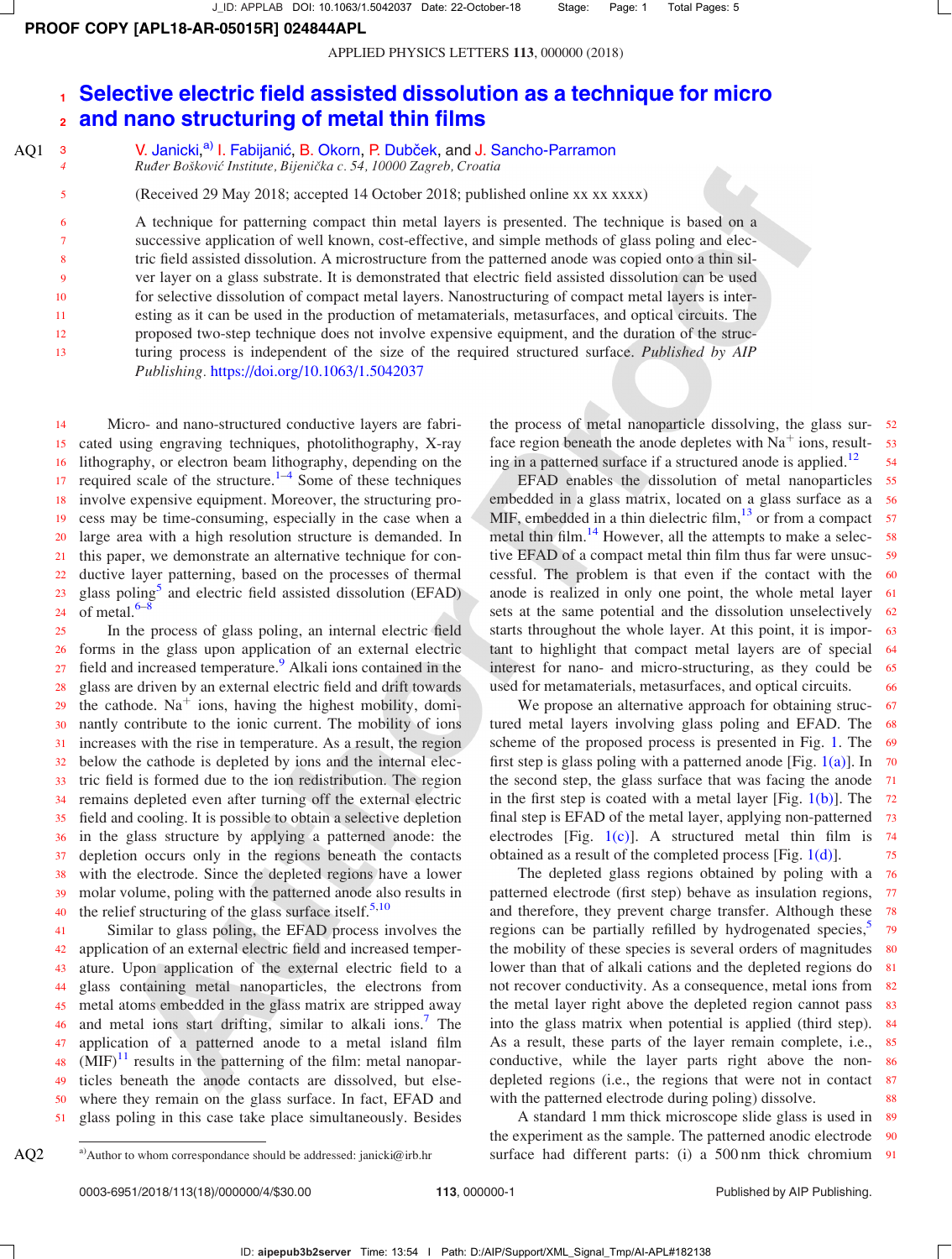<span id="page-2-0"></span>





FIG. 1. Schematic presentation of the selective EFAD for structuring the metal layer: (a) poling of the glass substrate with a patterned anode. (b) Coating of the obtained relief structure with a thin metal film. (c) Application of a non-patterned anode to the metal film and selective dissolution of the film. (d) The final structured Ag thin film—the direct copy of the anode pattern in the metal layer.

 layer, (ii) a part of the Cr layer etched into a pattern of 93 25  $\mu$ m wide chromium stripes separated by 10  $\mu$ m wide and 500 nm deep grooves having bare glass bottoms, and (iii) an uncoated part-bare BK7 substrate. A smooth aluminum plate was used as the cathode. Poling was performed in air at 97 200 °C, with an applied voltage of 900 V, for 2 h. After pol- ing, a 70 nm thick silver layer was deposited onto the sample surface that was facing the anode during poling. Ag was deposited by electron beam evaporation onto a microscope slide without substrate pre-heating. After this, the sample was once more placed between the electrodes for EFAD. This time the anode was a non-patterned smooth chromium layer on BK7 [Fig. 1(c)]. The sample was treated in air at 105 150 °C, with an applied voltage of 300 V for 2 h. As a result of the selective EFAD process, a direct copy of the anode pattern was obtained in the conductive silver layer. Optical



FIG. 2. Optical microscopy images of the (a) patterned anode and its (b) copy in the metal layer of the sample. The distance between lines on the rule is  $10 \mu m$ .

microscopy images of the patterned anode and the sample <sup>108</sup> are presented in Fig. 2. On this scale, it is not possible to dis- <sup>109</sup> tinguish between the original pattern and the pattern obtained <sup>110</sup> by selective EFAD of the deposited compact metal layer. 111

The bare substrate-like zone obtained on the sample is <sup>112</sup> denoted as zone A. It corresponds to the bare BK7 substrate <sup>113</sup> on the anode used in the first step. Figure  $3(a)$  presents trans- 114 mittance (T) measurements of zone A together with the data 115 of an untreated microscopic glass. The part where the silver- <sup>116</sup> like layer remained on the substrate is denoted as zone B. It 117 corresponds to the part completely covered with chromium <sup>118</sup> on the first anode. Figure 3(b) presents transmittance mea- <sup>119</sup> surements of zone B together with the simulated transmit-120 tance of a silver layer, using optical constants from WVASE <sup>121</sup> software. The correspondence of bare substrate data and <sup>122</sup> zone A [Fig.  $3(a)$ ] and silver layer simulated data and zone B 123 (presenting a typical metal behavior: low transmittance <sup>124</sup> throughout visible and near-infrared part of the spectrum) <sup>125</sup> [Fig.  $3(b)$ ] confirms that the anode pattern was copied onto a 126 compact silver layer, resulting in compact metal and dielec- <sup>127</sup> tric parts. Note that the non-compact metal film would show <sup>128</sup> increased transmittance in the infrared part of the spectra <sup>129</sup> since absorption would be primarily related to the surface <sup>130</sup> plasmon resonance of isolated particles, as previously <sup>131</sup> reported. $^{11}$  $^{11}$  $^{11}$  132

In order to get a better comparison of the patterned <sup>133</sup> anode and its copy (Fig. 2), the samples were subject to <sup>134</sup> SEM. It was found that Cr stripes of the anode are  $10 \mu m$  135 wide with 25  $\mu$ m separations and Ag stripes are 13  $\mu$ m wide 136 with 22  $\mu$ m separations. SEM images (Fig. [4](#page-3-0)) illustrate the 137 resemblance of the patterned anode [Fig.  $4(a)$ ] and its copy 138 in the metal layer [Fig.  $4(b)$ ] on a smaller scale than the opti- 139 cal microscopy ones (Fig. 2). Here, it is possible to clearly <sup>140</sup> distinguish the differences between the two: the edges of Cr <sup>141</sup> stripes are better defined than the Ag ones. By analyzing Ag <sup>142</sup>



FIG. 3. Zone A (a) and zone B (b) transmittance measurements (black), together with the experimental data of the bare substrate (a) and the simulated transmittance of a 55 nm silver layer (b) (gray).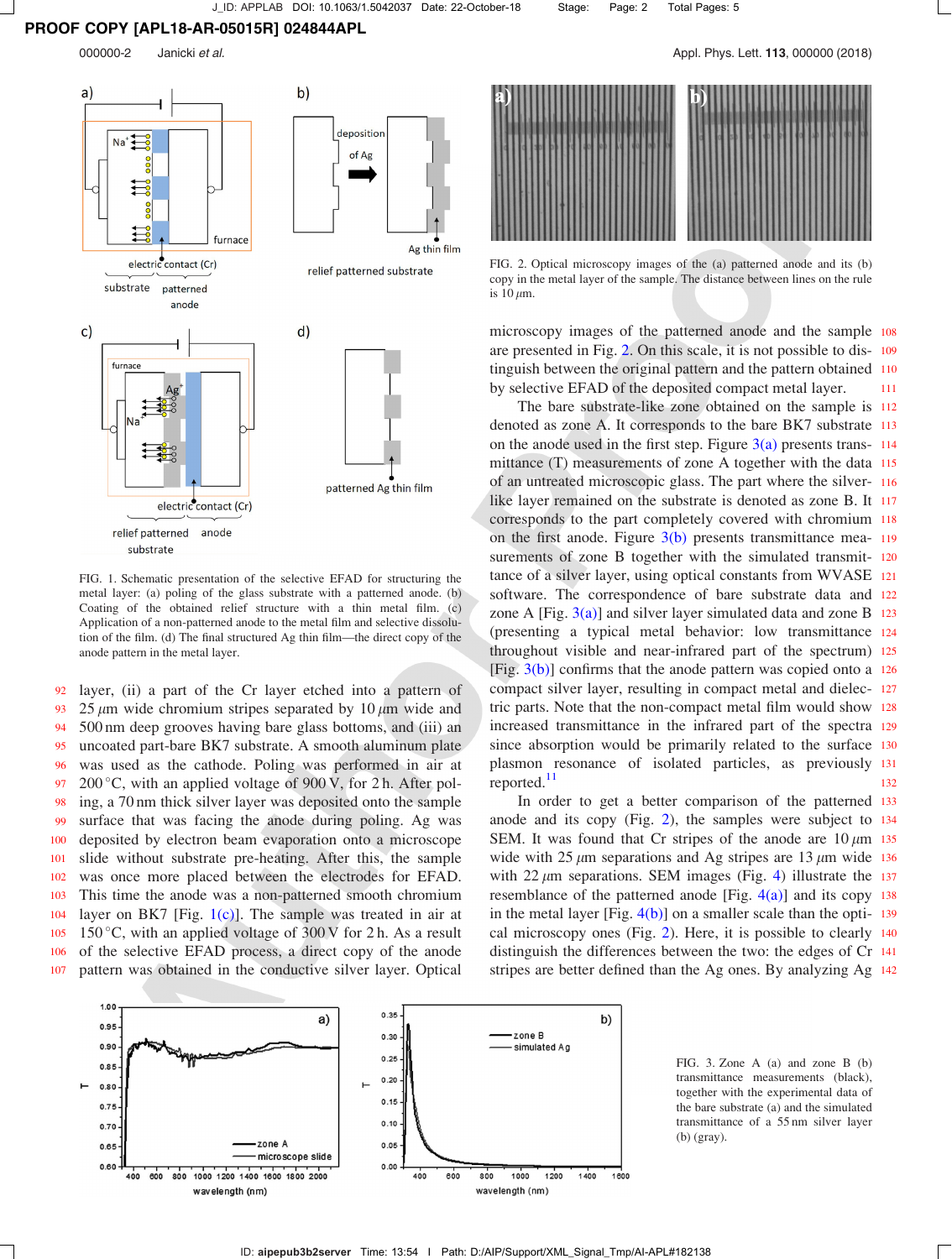## <span id="page-3-0"></span>PROOF COPY [APL18-AR-05015R] 024844APL



FIG. 4. SEM micrographs of the patterned anode (a) and its copy in the Ag layer (b). Metal stripes are uniformly light grey.

 stripe edges (inset), it is possible to notice holes in the metal 144 layer positioned within approx.  $1.5 \mu m$  from the edge. The shapes and the holes of the edge irregularities, together with the holes on the stripe surface, suggest that the Ag dissolu- tion process was not completed. Having in mind that the width of the area containing holes on the stripes surface is 149 approx.  $3 \mu m$  (1.5  $\mu$ m from each edge) and that Ag stripes 150 are approx.  $3 \mu m$  wider than Cr stripes, it is possible to con- clude that prolonged time of EFAD would result in completely dissolved Ag in edge areas containing holes, resulting in better defined stripes and a copy with a better resolution.

 The sample was investigated by atomic force micros- copy (AFM) in order to check the profile of the final struc- ture. The profile of the transition between the stripes is presented in Fig. 5. The lower part (zone A) corresponds to the bare substrate bottom obtained after selective dissolution of silver. The higher part (zone B) corresponds to the pre- served compact metal stripes. The step height is around 45 nm, which is less than the thickness of the deposited silver layer (70 nm). One has to keep in mind that the coating was deposited onto the surface relief with pattern consisting of glass grooves and glass tops. The depleted regions beneath the grooves of the poled glass surface were blocking EFAD, and so, the silver layer above the glass grooves was pre- served. In this way, the metal stripes of the final surface relief pattern are formed at the positions of the former grooves. In other words, the metal layer is partially buried under the level of the final sample glass grooves. It has to be mentioned that as glass poling is taking place simultaneously



FIG. 5. AFM profile of the transition between the final pattern stripes: zone A corresponds to the bare substrate bottom (where silver was dissolved) and zone B to the compact silver layer.

with the EFAD process, it is to be expected that the glass 173 tops obtained by poling were partially decreased during the <sup>174</sup> subsequent EFAD. The result of all the applied processes is 175 that the final relief corresponds to the one schematically pre- <sup>176</sup> sented in Fig.  $1(d)$ , having 45 nm steps (Fig. 5). 177

The steepness of the ramp between the bare substrate <sup>178</sup> and the silver stripe top is around 50%. This steepness <sup>179</sup> depends on the ions' lateral drift, limiting the resolution<sup>5</sup> that  $180$ can be achieved by the proposed two-step process. Namely, <sup>181</sup> the occurrence of the transition region around the edges of <sup>182</sup> anode contacts due to the lateral drift of ions can be <sup>183</sup> expected. Although lateral drifts cannot be avoided, it can be <sup>184</sup> moderately controlled by the process conditions (potential, <sup>185</sup> temperature, and duration of the process), the ions' concen- <sup>186</sup> tration, and their kind. The lateral resolution of the fabricated <sup>187</sup> structure will depend on the surface relief and alkali ion dis- <sup>188</sup> tribution profile upon glass poling and EFAD of the metal <sup>189</sup> layer. The resolution limit is yet to be determined through <sup>190</sup> optimization of the mentioned process conditions. We expect <sup>191</sup> that this technique is suitable to obtain structures of all the <sup>192</sup> metals to which EFAD can be applied, such as noble  $6-8,11,13$  193 and transition metals. $14 \overline{)}$  $14 \overline{)}$  194

In this work, it is demonstrated that the combination of <sup>195</sup> glass poling and EFAD enables selective dissolution on con- <sup>196</sup> ductive metal layers and that it can be used as a simple, alter- <sup>197</sup> native method for micro- and nano-structuring of compact <sup>198</sup> metal films. The main strength of the demonstrated tech- <sup>199</sup> nique is that it does not require a complex setup with expen- <sup>200</sup> sive devices. Moreover, glass poling and EFAD processes <sup>201</sup> use the same setup. Once a patterned anode for the first step <sup>202</sup> is provided, a furnace together with a high voltage power <sup>203</sup> supply and a device for metallization are sufficient. A prop- <sup>204</sup> erly prepared patterned anode can be used tens of times.<sup>[15](#page-4-0)</sup> It 205 must be emphasized that the processing time is independent <sup>206</sup> of the size of the required patterned surface, in contrast to <sup>207</sup> other structuring techniques. Indeed, the structuring process <sup>208</sup> takes place simultaneously over the whole sample where the <sup>209</sup> electric field is applied and the structured surface area is <sup>210</sup> only limited by the electrode size. We expect that the use of <sup>211</sup> EFAD as a selective process for structuring of metal thin <sup>212</sup> films can contribute to broadening the production and gen- <sup>213</sup> eral use of devices based on metal micro- and nano- <sup>214</sup> structures. 215

This work was co-financed by the Croatian Agency for <sup>217</sup> SMEs, Innovations and Investments (HAMAG-BICRO) <sup>218</sup> from the Program for Proof of Innovative Concept (Grant <sup>219</sup> No. PoC6\_11\_45 U-1), and Croatian Science Foundation <sup>220</sup> under the Project No. IP-2016–06-2168. <sup>221</sup>

216

222

- <sup>1</sup>A. Boltasseva and V. M. Shalaev, [Metamaterials](https://doi.org/10.1016/j.metmat.2008.03.004) 2, 1 (2008). 223
- <sup>2</sup>A. Hohenau, H. Ditlbacher, B. Lamprecht, J. R. Krenn, A. Leitner, and F. 224 R. Aussenegg, [Microelectron. Eng.](https://doi.org/10.1016/j.mee.2006.01.085) 83, 1464 (2006). 225
- <sup>3</sup>S. Y. Chou, P. R. Krauss, and P. J. Renstrom, [J. Vac. Sci. Technol., B](https://doi.org/10.1116/1.588605) 14, 226  $^{41}$  4129 (1996). 227<br> $^{4}$  4  $\Delta$  Tseng Small 1 924 (2005)
- <sup>4</sup>A. A. Tseng, [Small](https://doi.org/10.1002/smll.200500113) 1, 924 (2005). 228
- <sup>5</sup>K. Sokolov, V. Melehin, M. Petrov, V. Zhurikhina, and A. Lipovskii, 229 [J. Appl. Phys.](https://doi.org/10.1063/1.4714350) 111, 104307 (2012). 230
- <sup>6</sup>O. Deparis, P. G. Kazansky, A. Abdolvand, A. Podlipensky, G. Seifert, 231 and H. Graener, [Appl. Phys. Lett.](https://doi.org/10.1063/1.1779966) 85, 872 (2004). 232<br><sup>7</sup>A Podlinensky A. Abdolvand G. Seifert H. Graener O. Denaris, and P. 233
- <sup>7</sup>A. Podlipensky, A. Abdolvand, G. Seifert, H. Graener, O. Deparis, and P. 233
- G. Kazansky, [J. Phys. Chem. B](https://doi.org/10.1021/jp045874c) 108, 17699 (2004). 234